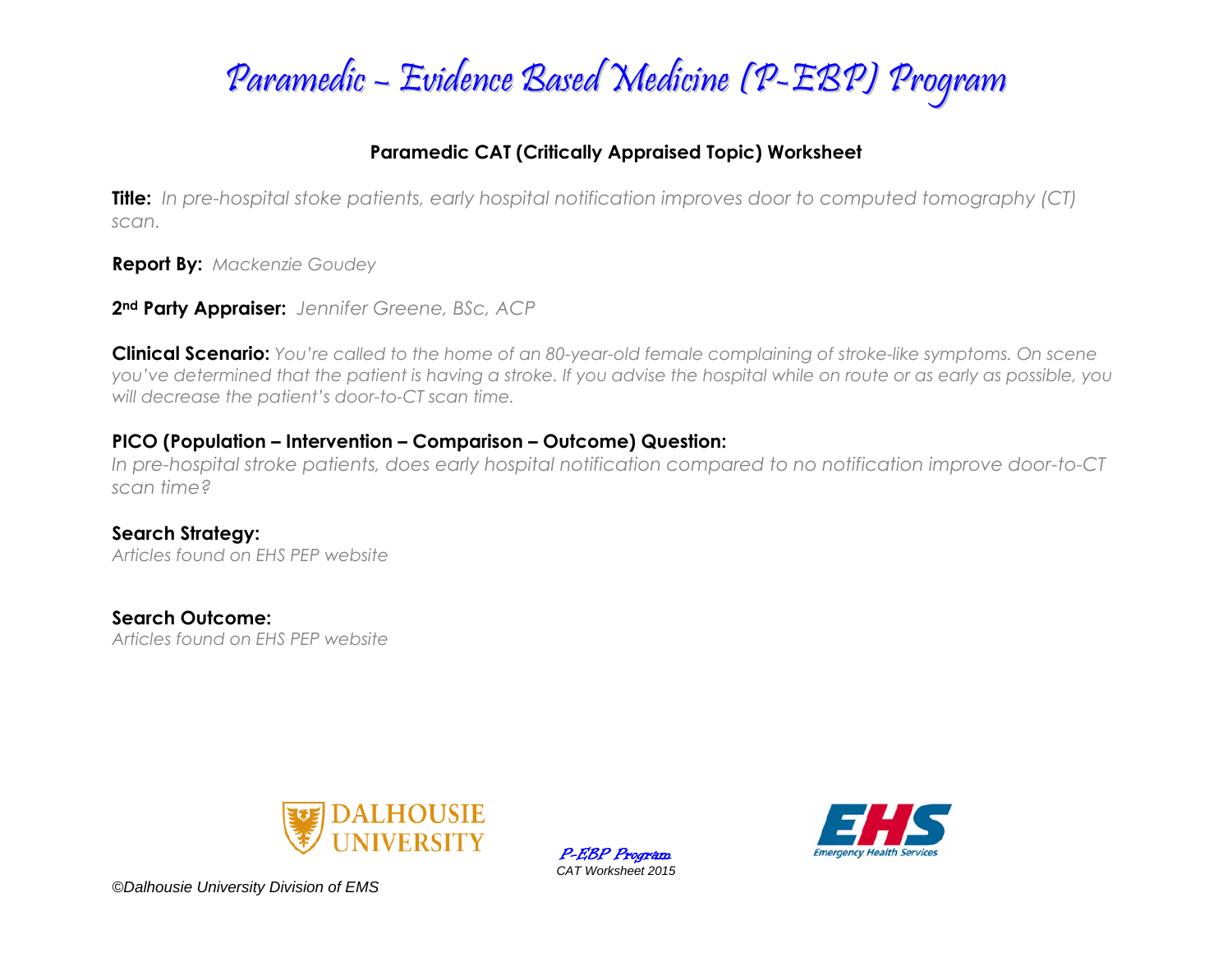# Paramedic – Evidence Based Medicine (P-EBP) Program

| <b>Relevant Papers:</b>          |                                                 |                                           |                                                                                                                                                                            |                                                                                                                                                                                                                                                                                                                                                                                                                                                        |                                                                                                                                                                                                                                                                                                                                                                                                                                            |
|----------------------------------|-------------------------------------------------|-------------------------------------------|----------------------------------------------------------------------------------------------------------------------------------------------------------------------------|--------------------------------------------------------------------------------------------------------------------------------------------------------------------------------------------------------------------------------------------------------------------------------------------------------------------------------------------------------------------------------------------------------------------------------------------------------|--------------------------------------------------------------------------------------------------------------------------------------------------------------------------------------------------------------------------------------------------------------------------------------------------------------------------------------------------------------------------------------------------------------------------------------------|
| AUTHOR, DATE                     | POPULATION:<br>SAMPLE<br><b>CHARACTERISTICS</b> | <b>DESIGN (LOE)</b>                       | <b>OUTCOMES</b>                                                                                                                                                            | <b>RESULTS</b>                                                                                                                                                                                                                                                                                                                                                                                                                                         | STRENGTHS/<br>WEAKNESSES                                                                                                                                                                                                                                                                                                                                                                                                                   |
| Abdul R. Abdullah et al.<br>2009 | 118 pre-hospital stoke<br>patients              | Retrospective<br>Cohort study<br>Level II | Advanced notice<br>would shorten<br>emergency<br>department arrival to<br>computed<br>tomography time and<br>increase the use of IV<br>and intra-arterial<br>thrombolysis. | In the advance<br>notification group, door-<br>to-CT time was<br>significantly shorter ( $p =$<br>0.01) and thrombolysis<br>occurred almost twice as<br>often ( $p = 0.04$ ) as in the<br>without-notification group.<br>Median door-to-CT time<br>was 40 minutes<br>(interquartile range [IQR]<br>25-49 minutes) in the<br>advance-notification<br>group and 47 minutes<br>(IQR 43-48 minutes) in the<br>without-notification group<br>$(p = 0.01)$ . | The cases in which<br>early notification was<br>used, the strokes were<br>rated as more severe<br>as per NIHSS score<br>which could have<br>affected the door-to-<br>CT time.<br>The decision of early<br>notification was<br>reliant on the<br>paramedic and not<br>on the NIHSS score.<br>They had a good-<br>sized population of<br>patients who did not<br>have many<br>differences.<br>This study was not in a<br>randomized setting. |
| Annika Berglund et al.<br>2012   | 496 Stroke/TIA patients                         | Randomized<br>controlled study<br>Level I | <b>Early initiated</b><br>treatment of stroke<br>increases the changes<br>of a good recovery                                                                               | Patients in the Emergency<br><b>Medical Communication</b><br>Center randomized<br>intervention group<br>reached the stroke unit 26                                                                                                                                                                                                                                                                                                                     | They used a large<br>population.<br>The study was<br>randomized.                                                                                                                                                                                                                                                                                                                                                                           |



P-EBP Program *CAT Worksheet 2015*

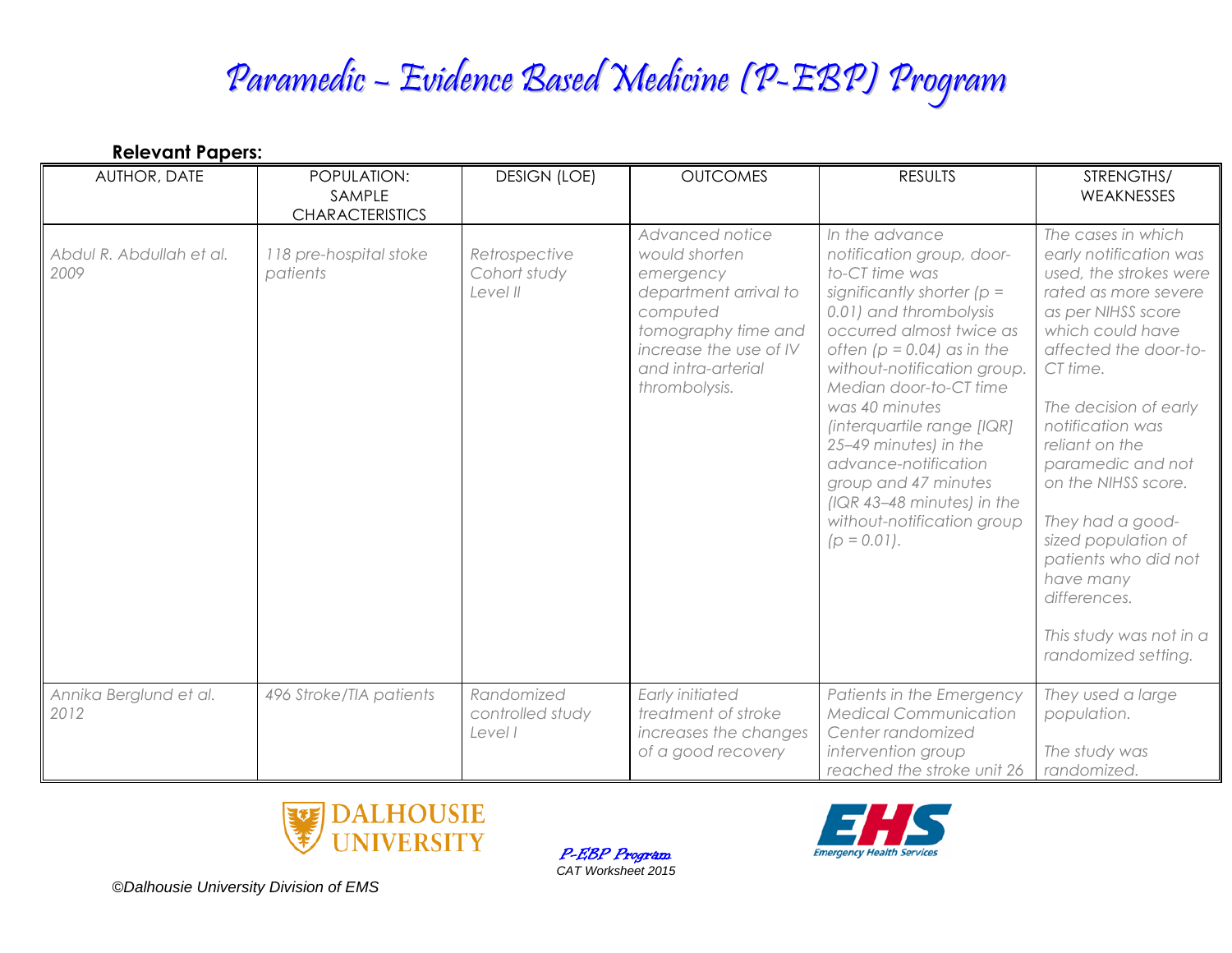### Paramedic – Evidence Based Medicine (P-EBP) Program

|  | minutes earlier than the<br>Only a small portion<br>of the population in<br>control group (P 0.001)<br>this study had to do<br>after the emergency call.<br>Thrombolysis was given to<br>with early notification<br>24% of the patients in the<br>from EMS pre-<br>intervention group<br>hospitally.<br>compared with 10% of the<br>control subjects (P 0.001).<br>The higher priority level<br>showed no negative<br>effect on other critical ill |
|--|----------------------------------------------------------------------------------------------------------------------------------------------------------------------------------------------------------------------------------------------------------------------------------------------------------------------------------------------------------------------------------------------------------------------------------------------------|
|  | patients requiring priority                                                                                                                                                                                                                                                                                                                                                                                                                        |
|  | level 1 pre-hospital<br>attention.                                                                                                                                                                                                                                                                                                                                                                                                                 |

**Comments:** *It seems that there are some discrepancies with the EMS side of early notification. Some stroke patients that don't score as high on the diagnostic tests may not get early notification. In all possible stroke patients, early notification should be considered to help the outcome of the patients.* 

**Consider:** *In these studies, they initially start with a large population of possible strokes but after they do their diagnostics it is found that half of them are not diagnosed with a stroke and are discharged from hospital. Early notification for all possible stroke patients could be a strain on the emergency department if not all patients are stroke patients.* 

**Clinical Bottom Line:** *Pre-hospital early notification for stroke patients helps decrease door-to-CT time and also door-to treatment time.* 



P-EBP Program *CAT Worksheet 2015*